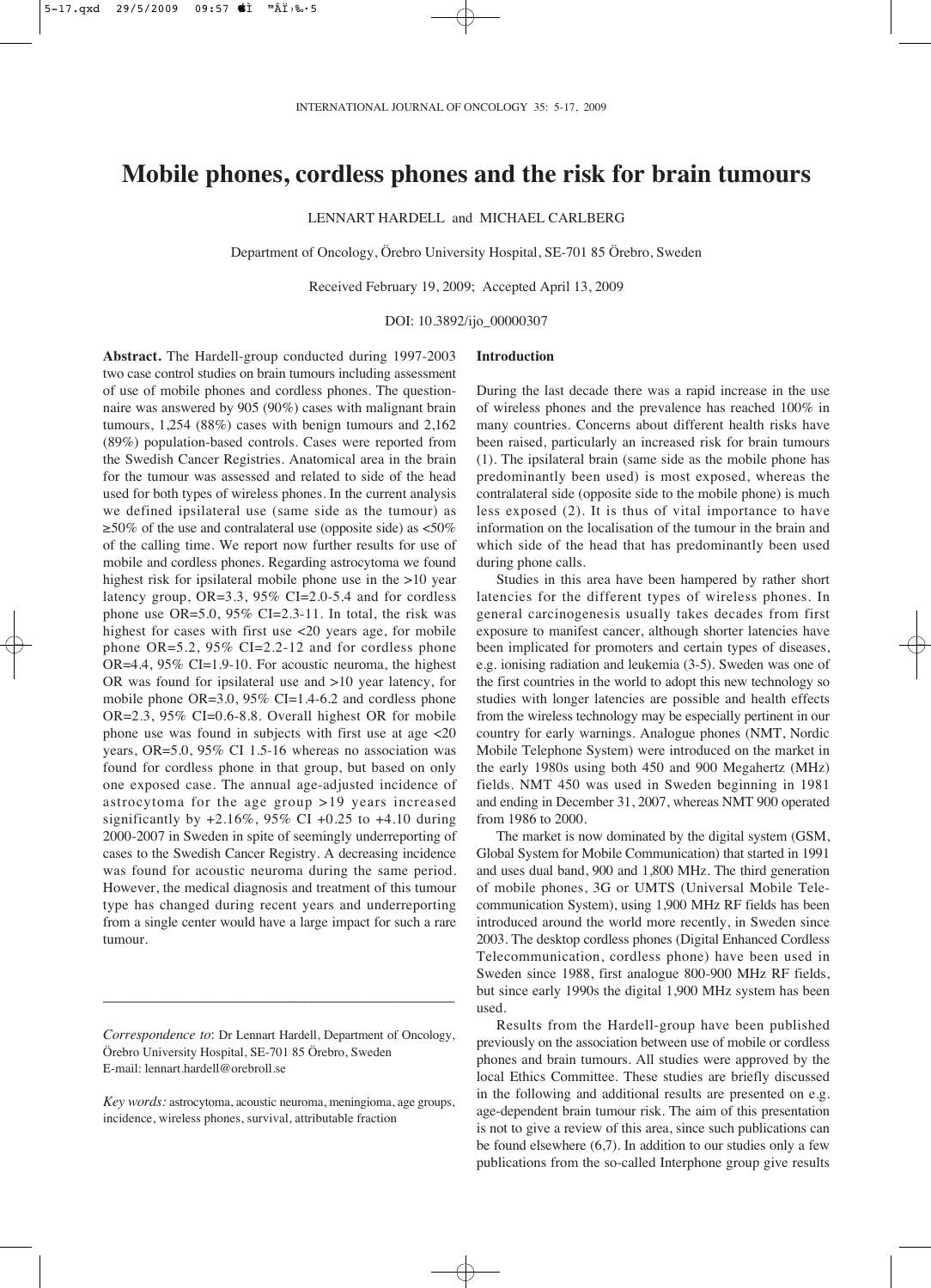for 10-year latency (7). That group includes 13 countries and cases and controls were recruited during 1999-2004, varying for different countries. For unclear reasons the final results have not yet been published.

In 1999 we published results from our first case control study on brain tumours and use of mobile phones (8). In total 209 (90%) of the cases and 425 (91%) of the controls that fullfilled the inclusion criteria answered the mailed questionnaire. Overall we did not find an association. For ipsilateral exposure we saw a somewhat increased risk (9). These results were based on low numbers of exposed subjects and short latency periods, so no firm conclusions could be drawn. Furthermore, in this first study we did not include the use of cordless phone.

This initial study was followed by two larger studies by us on the same topic. The aim of this paper was to report results from further analyses of these large studies, as will be presented below.

The second case control study included cases diagnosed during the time period January 1, 1997 through June 30, 2000 and population-based controls. All cases were reported to a cancer registry and had histopathological verfication of tumour diagnosis. The study included the use of cordless phones, as well as asking more questions on e.g. occupational exposures. Use of wireless phones was carefully assessed by a selfadministered questionnaire. The information was supplemented over the phone, if necessary. The ear that had mostly been used during calls with mobile phone and/or cordless phone was assessed by separate questions;  $>50\%$  of the time for one side, or equally both sides. This information was checked during the supplementary phone call. Moreover, every person that had used a mobile phone received after that a letter asking them again to specify the ear that had been used during phone calls and to what extent that side of the head was mostly used, e.g. 100, 70 and 50% etc. There was a very good agreement for the result using these three methods to assess these data.

Separately, tumour localisation was defined by using medical records, such as computer tomography (CT) and/or magnetic resonance imaging (MRI). After that use of the wireless phone was defined as ipsilateral  $(>50\%$  of the time), equally ipsi/contralateral or contralateral (<50%) in relation to tumour side. The tumour type was defined by using histopathology studies. In the calculation of cumulative hours of use over the years we used information of first and last year for use (time period) and average number of minutes per day during that period. Use in a car with external antenna was disregarded as well as use of a handsfree device. We adopted a minimum latency period of one year. Hence, we could define latency period and cumulative use for the different phone types.

Only living subjects were included in our studies and this second case control study included 1,429 (88%) cases and 1,470 (91%) controls. The results regarding use of wireless phones have been published previously (10-13).

This study was followed by our third case control study on the same topic. The methods were the same as in the second study using an identical questionnaire. The study period was from July 1, 2000 until December 31, 2003. In total 729 (89%) cases and 692 (84%) controls participated, as previously published (14,15).

We made pooled analysis of the two case control studies on brain tumour cases diagnosed 1997-2003, both malignant (16) and benign (17). This was possible since the same methods were used in both studies with an identical questionnaire. For more details about the study design, see our previous publications.

### **Materials and methods**

We have previously reported findings for different age groups at the time of diagnosis in the study with inclusion period 1997-2000 (18). Now we have re-analysed the whole study period 1997-2003, especially in regard to age at the first time for use of a wireless phone and the association with different types of brain tumours. We analysed also type of phone and laterality of tumour according to the method by Inskip *et al* (19). Furthermore, we evaluated the risk for tumour for men and women separately, anatomical localisations in the brain, latency for first use of mobile phone or cordless phone, survival and incidence of brain tumours in Sweden.

We used three age groups for first use of a wireless phone; <20 years, 20-49 years and 50-80 years. For laterality analysis of tumour in relation to phone use one group consisted of ipsilateral and varying ipsi/contralateral use (in the following called ipsilateral), the other of contralateral use. The malignant brain tumours (n=905) were divided into astrocytoma grade I-IV (n=663), oligodendroglioma (n=93), other/mixed glioma (n=78) and other types (medulloblastoma n=6, ependymoma n=19, other types n=46). The benign tumours (n=1,254) were divided into acoustic neuroma (n=243), meningioma (n=916) and other types (n=96). One case had both acoustic neuroma and meningioma and another case had both 'other type' malignant tumour and acoustic neuroma.

*Statistical methods*. All analyses were done using StataSE 10.1 (Stata/SE 10.1 for Windows; StataCorp., College Station, TX). Odds ratio (OR) and 95% confidence interval (CI) were calculated using unconditional logistic regression analysis. The unexposed category consisted of subjects that reported no use of mobile or cordless phones. Adjustment was made for gender, age (as a continuous variable), socio-economic index (SEI) and year of diagnosis. The same year as for the case was used for the corresponding control. Ipsilateral use of a wireless phone was defined here as ≥50% on the tumour side. Note, that laterality of the tumour was not available for all cases, e.g., midline tumours or tumours in both hemispheres.

### **Results**

*Malignant brain tumours*. For malignant brain tumours we obtained answers from 905 (90%) cases (16). For reference the whole control population of 2,162 (89%) subjects during 1997-2003 was used.

*Different malignant tumour types*. Regarding mobile phones OR=1.4, 95% CI=1.1-1-7 was calculated for astrocytoma grade I-IV, increasing to OR 2.0, 95% CI=1.5-2.5 for ipsilateral use, whereas no increased risk was found for contralateral use, Table I. Using >10-year latency time yielded higher ORs and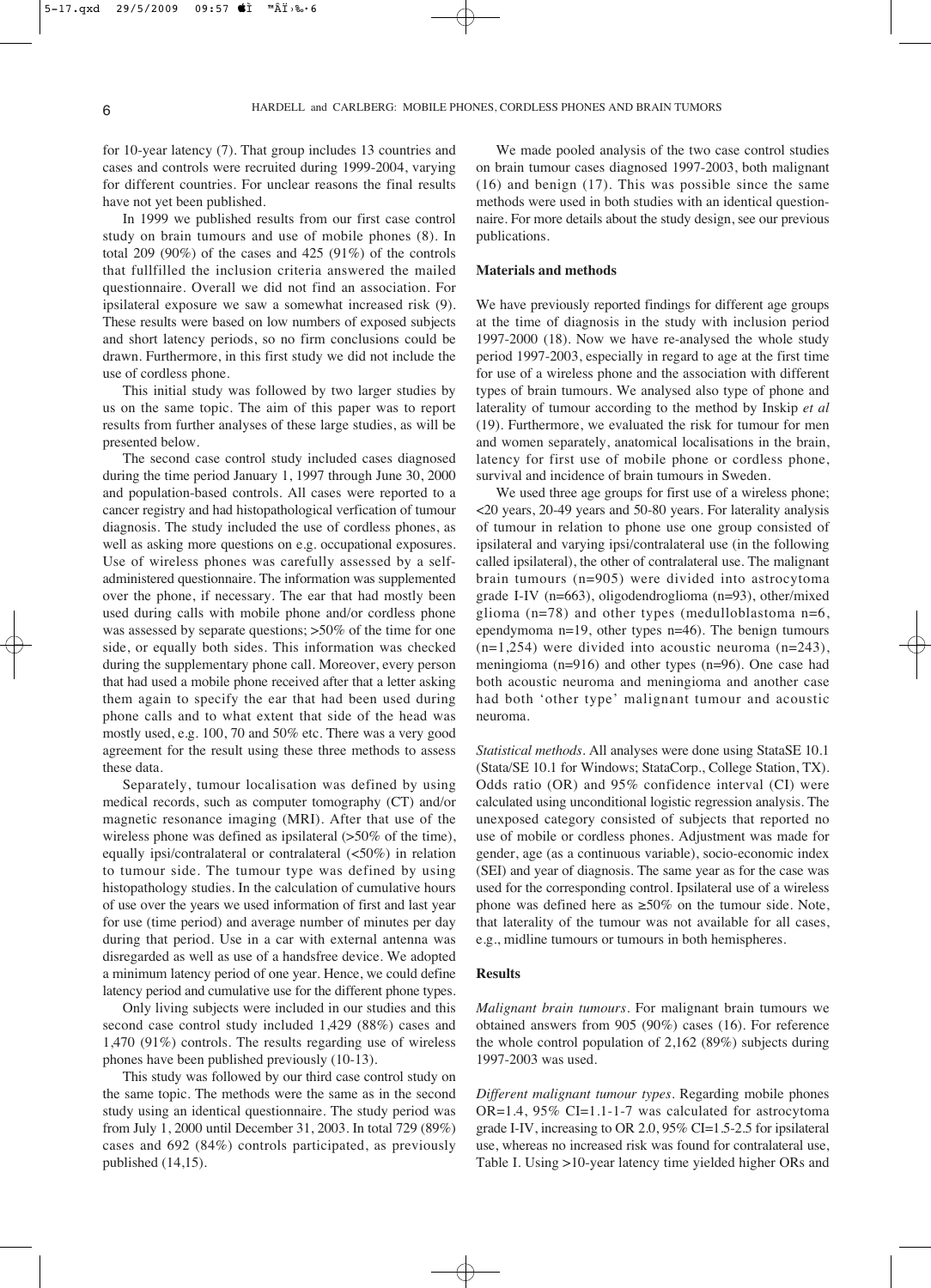| Age at first exposure/<br>Type of telephone | All Ca/Co OR (CI) | Ipsilateral + Ipsi/contralateral Ca/Co OR (CI) | Contralateral Ca/Co OR (CI) |
|---------------------------------------------|-------------------|------------------------------------------------|-----------------------------|
| All                                         |                   |                                                |                             |
| Mobile phone,                               | 346/900           | 229/374                                        | 98/308                      |
| >1 year latency                             | 1.4               | 2.0                                            | $1.0\,$                     |
|                                             | $1.1 - 1.7$       | $1.5 - 2.5$                                    | $0.7 - 1.4$                 |
| >10 year latency                            | 78/99             | 50/45                                          | 26/29                       |
|                                             | 2.7               | 3.3                                            | 2.8                         |
|                                             | 1.8-3.9           | $2.0 - 5.4$                                    | $1.5 - 5.1$                 |
| Cordless phone,                             |                   |                                                |                             |
| >1 year latency                             | 261/701           | 167/309                                        | 81/235                      |
|                                             | 1.4               | 1.8                                            | 1.2                         |
|                                             | $1.1 - 1.8$       | 1.4-2.4                                        | $0.8 - 1.6$                 |
| >10 year latency                            | 28/45             | 19/15                                          | 8/20                        |
|                                             | 2.5               | 5.0                                            | 1.4                         |
|                                             | $1.4 - 4.4$       | $2.3 - 11$                                     | $0.6 - 3.5$                 |
| $<$ 20, >1 year latency                     |                   |                                                |                             |
| Mobile phone                                | 15/14             | 8/5                                            | 2/4                         |
|                                             | 5.2               | 7.8                                            | 2.2                         |
|                                             | $2.2 - 12$        | $2.2 - 28$                                     | $0.4 - 13$                  |
| Cordless phone                              |                   |                                                |                             |
|                                             | 14/16             | 9/6                                            | 1/4                         |
|                                             | 4.4               | 7.9                                            | 1.1                         |
|                                             | $1.9 - 10$        | $2.5 - 25$                                     | $0.1 - 10$                  |
| $20-49$ , $>1$ year latency                 |                   |                                                |                             |
| Mobile phone                                | 208/555           | 131/221                                        | 67/198                      |
|                                             | 1.5               | 2.1                                            | 1.2                         |
|                                             | $1.1 - 2.0$       | $1.5 - 2.9$                                    | $0.8 - 1.8$                 |
| Cordless phone                              | 138/416           | 83/179                                         | 50/154                      |
|                                             | 1.3               | 1.6                                            | 1.2                         |
|                                             | $0.98 - 1.8$      | $1.1 - 2.4$                                    | $0.8 - 1.8$                 |
| $50-80$ , $>1$ year latency                 |                   |                                                |                             |
| Mobile phone                                | 123/331           | 90/148                                         | 29/106                      |
|                                             | 1.3               | 1.8                                            | $0.8\,$                     |
|                                             | $0.97 - 1.7$      | $1.3 - 2.5$                                    | $0.5 - 1.3$                 |
| Cordless phone                              | 109/269           | 75/124                                         | 30/77                       |
|                                             | 1.5               | 1.9                                            | 1.2                         |
|                                             | $1.1 - 2.0$       | $1.3 - 2.7$                                    | $0.8 - 1.9$                 |

| Table I. Odds ratio (OR) and 95% confidence interval (CI) for astrocytoma grade I-IV ( $n=663$ ). <sup>a</sup> |  |  |
|----------------------------------------------------------------------------------------------------------------|--|--|
|----------------------------------------------------------------------------------------------------------------|--|--|

a Numbers of exposed cases (Ca) and controls (Co) are given. Adjustment was made for age, gender, SEI and year of diagnosis.

–––––––––––––––––––––––––––––––––––––––––––––––––––––––––––––––––––––––––––––––––––––––––––––––––––––

regarding mobile phone use also contralateral use gave a significantly increased risk. We also analysed astrocytoma grade I-II and III-IV separately with no clear difference, although the >10 year latency group had few exposed cases in these calculations (data not shown).

For different age groups highest OR for astrocytoma was found for the subjects that had started the use of a mobile phone at age <20 years, OR=5.2, 95% CI=2.2-12, higher for ipsilateral use OR=7.8, 95% CI=2.2-28, Table I. Similar results were found for use of cordless phone. Thus, first use at age <20 years yielded OR=4.4, 95% CI=1.9-10 increasing to OR=7.9, 95% CI=2.5-25 for ipsilateral use. Lower ORs were

calculated for both mobile phones and cordless phones in the two older age groups. No significantly decreased or increased risks were found for contralateral use in the analysed age groups.

For oligodendroglioma and other/mixed glioma no significantly increased risks were found, Table II. In the group of 'other' malignant brain tumours significantly increased risk was found for mobile phone use, >10 year latency, OR=3.2, 95% CI=1.2-8.8 increasing for ipsilateral use to OR=4.1, 95% CI=1.03-16. Analysis of different entities in the group of 'other' malignant brain tumours gave significantly increased OR only for a heterogenic group of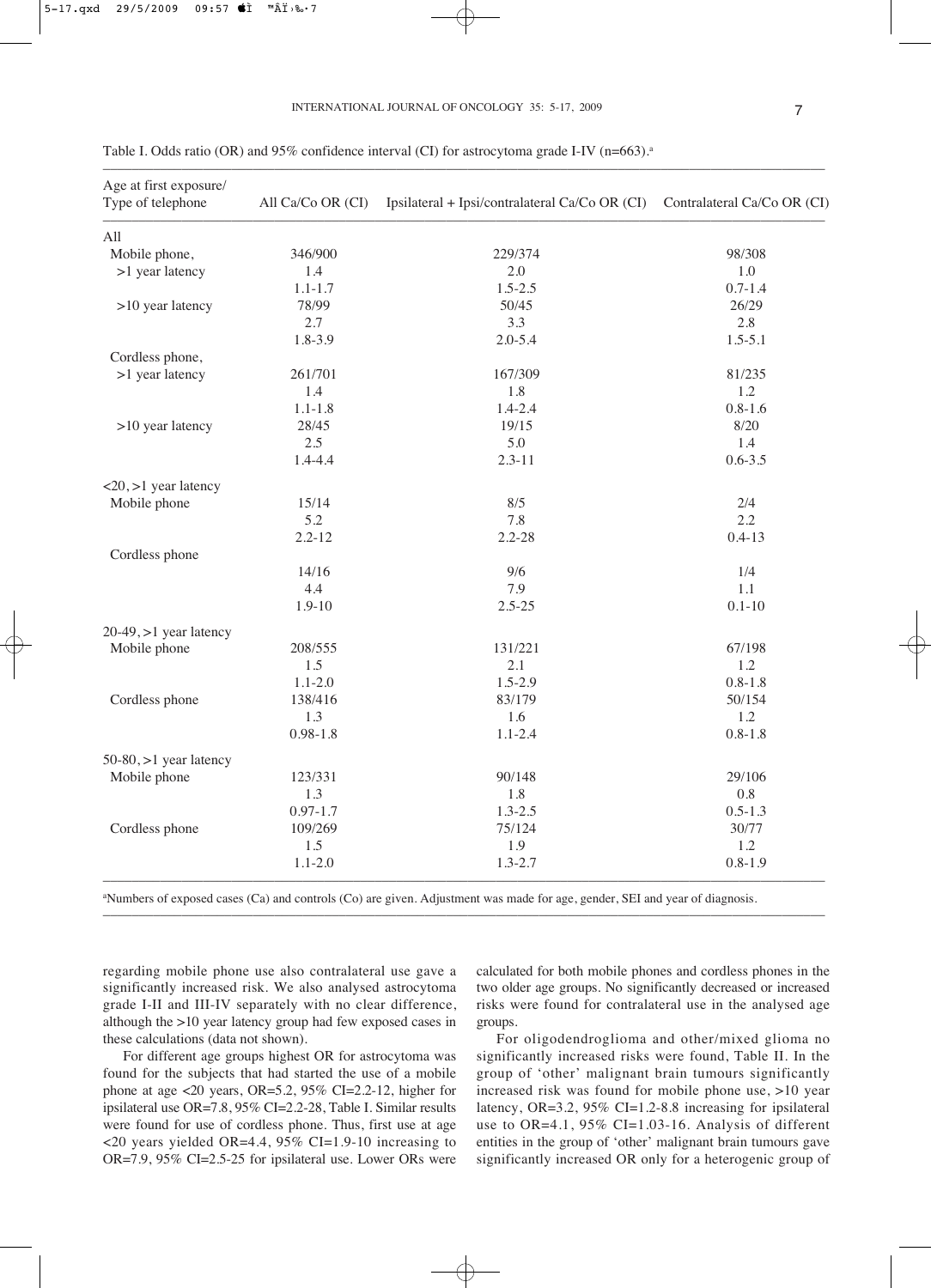| Age at first exposure/<br>Type of telephone<br>All Ca/Co OR (CI) |             | Ipsilateral + Ipsi/contralateral Ca/Co OR (CI)                                 | Contralateral Ca/Co OR (CI) |  |
|------------------------------------------------------------------|-------------|--------------------------------------------------------------------------------|-----------------------------|--|
| Oligodendroglioma (n=93)                                         |             |                                                                                |                             |  |
| Mobile phone,                                                    | 51/900      | 28/374                                                                         | 21/308                      |  |
| >1 year latency                                                  | 1.5         | 1.7                                                                            | 1.3                         |  |
|                                                                  | $0.9 - 2.4$ | $0.9 - 3.0$                                                                    | $0.7 - 2.4$                 |  |
| >10 year latency                                                 | 5/99        | 3/45                                                                           | 2/29                        |  |
|                                                                  | 1.6         | 1.6                                                                            | 2.1                         |  |
|                                                                  | $0.5 - 4.8$ | $0.4 - 6.1$                                                                    | $0.4 - 11$                  |  |
| Cordless phone,                                                  |             |                                                                                |                             |  |
| >1 year latency                                                  | 38/701      | 16/309                                                                         | 19/235                      |  |
|                                                                  | 1.4         | 1.1                                                                            | 1.7                         |  |
|                                                                  | $0.8 - 2.5$ | $0.5 - 2.1$                                                                    | $0.9 - 3.2$                 |  |
| >10 year latency                                                 | 3/45        | 1/15                                                                           | 2/20                        |  |
|                                                                  | 1.8         | 1.1                                                                            | 2.5                         |  |
|                                                                  | $0.4 - 7.2$ | $0.1 - 11$                                                                     | $0.5 - 13$                  |  |
| Other/mixed glioma (n=78)                                        |             |                                                                                |                             |  |
| Mobile phone,                                                    | 35/900      | 22/374                                                                         | 13/308                      |  |
| >1 year latency                                                  | 1.0         | 1.1                                                                            | 1.0                         |  |
|                                                                  | $0.6 - 1.7$ | $0.6 - 2.1$                                                                    | $0.5 - 2.0$                 |  |
| >10 year latency                                                 | 5/99        | 4/45                                                                           | 1/29                        |  |
|                                                                  | 1.8         | 2.7                                                                            | 1.1                         |  |
|                                                                  | $0.6 - 5.3$ | $0.8 - 9.2$                                                                    | $0.1 - 9.5$                 |  |
| Cordless phone,                                                  | 26/701      | 17/309                                                                         | 9/235                       |  |
| >1 year latency                                                  | 1.0         | 1.1                                                                            | $0.8\,$                     |  |
|                                                                  | $0.5 - 1.7$ | $0.6 - 2.3$                                                                    | $0.3 - 1.8$                 |  |
| >10 year latency                                                 | 1/45        | 0/15                                                                           | 1/20                        |  |
|                                                                  | 0.9         | ÷,                                                                             | 1.4                         |  |
|                                                                  | $0.1 - 7.5$ |                                                                                | $0.1 - 13$                  |  |
|                                                                  |             | Other malignant (n=71; medulloblastoma - n=6, ependymoma - n=19, other - n=46) |                             |  |
| Mobile phone,                                                    | 36/900      | 15/374                                                                         | 5/308                       |  |
| >1 year latency                                                  | 1.2         | 1.3                                                                            | 0.4                         |  |
|                                                                  | $0.7 - 2.1$ | $0.6 - 2.8$                                                                    | $0.1 - 1.3$                 |  |
| >10 year latency                                                 | 8/99        | 4/45                                                                           | 1/29                        |  |
|                                                                  | 3.2         | 4.1                                                                            | 1.7                         |  |
|                                                                  | $1.2 - 8.8$ | 1.03-16                                                                        | $0.2 - 15$                  |  |
| Cordless phone,                                                  | 25/701      | 7/309                                                                          | 7/235                       |  |
| >1 year latency                                                  | 1.1         | 0.7                                                                            | 0.9                         |  |
|                                                                  | $0.6 - 2.0$ | $0.3 - 1.8$                                                                    | $0.3 - 2.3$                 |  |
| >10 year latency                                                 | 1/45        | 0/15                                                                           | $1/20$                      |  |
|                                                                  | 1.1         | ÷                                                                              | 3.9                         |  |
|                                                                  | $0.1 - 10$  |                                                                                | $0.3 - 44$                  |  |

Table II. Odds ratio (OR) and 95% confidence interval (CI) for other malignant brain tumours.<sup>a</sup>

a Numbers of exposed cases (Ca) and controls (Co) are given. Adjustment was made for age, gender, SEI and year of diagnosis.

–––––––––––––––––––––––––––––––––––––––––––––––––––––––––––––––––––––––––––––––––––––––––––––––––––––

4 cases with ipsilateral use. Due to low numbers it was not meaningful to make separate calculations for different age groups of first use of a wireless phone.

*Benign brain tumours*. Our other pooled analysis reported results for the benign brain tumours from the same study period 1997-2003 (17). The questionnaire was answered by 1,254 (88%) cases and the same control group as for malignant brain tumours was used, n=2,162 (89% respondents).

*Acoustic neuroma*. Use of mobile phones gave for acoustic neuroma OR=1.7, 95% CI 1.2-2.3, and cordless phones OR=1.5, 95% CI=1.04-2.0, Table III. These ORs increased further for ipsilateral use whereas no significantly increased ORs were found for contralateral use. Using >10 year latency period for mobile phones gave OR=2.9, 95% CI=1.6-5.5 and for cordless phones OR=1.3, 95% CI 0.4-3.8.

Regarding different age groups highest risk was found for first use of a mobile phone at age <20 years, OR=5.0, 95% CI=1.5-16, increasing to OR=6.8, 95% CI=1.4-34 for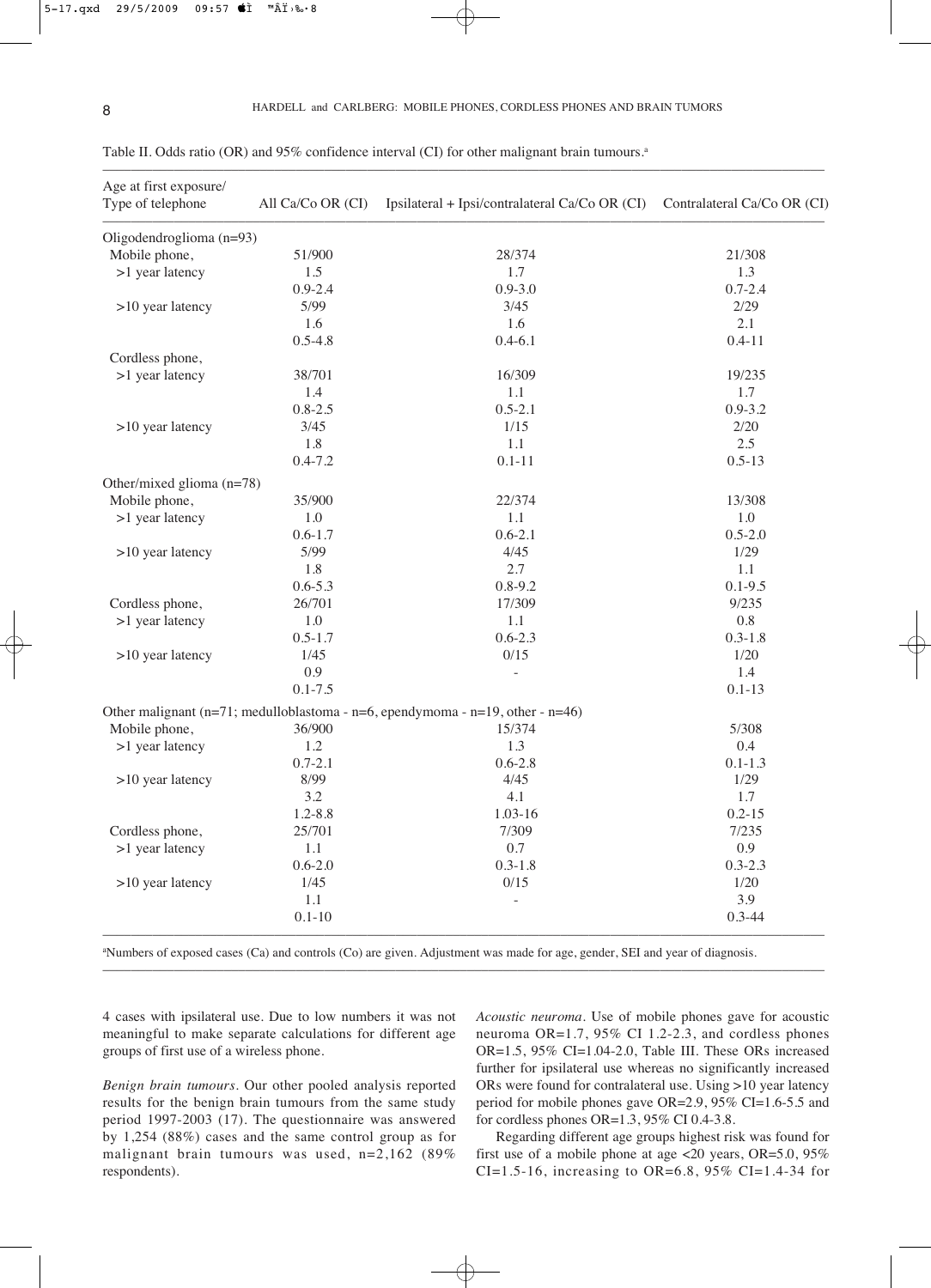| Age at first exposure/<br>Type of telephone | All Ca/Co OR (CI) | Ipsilateral + Ipsi/contralateral Ca/Co OR (CI) | Contralateral Ca/Co OR (CI) |
|---------------------------------------------|-------------------|------------------------------------------------|-----------------------------|
| All                                         |                   |                                                |                             |
| Mobile phone,                               | 130/900           | 80/374                                         | 48/308                      |
| >1 year latency                             | 1.7               | 1.8                                            | 1.4                         |
|                                             | $1.2 - 2.3$       | $1.2 - 2.6$                                    | $0.9 - 2.1$                 |
| >10 year latency                            | 20/99             | 13/45                                          | 6/29                        |
|                                             | 2.9               | 3.0                                            | 2.4                         |
|                                             | $1.6 - 5.5$       | $1.4 - 6.2$                                    | $0.9 - 6.3$                 |
| Cordless phone,                             | 96/701            | 67/309                                         | 28/235                      |
| >1 year latency                             | 1.5               | 1.7                                            | 1.1                         |
|                                             | $1.04 - 2.0$      | $1.2 - 2.5$                                    | $0.7 - 1.7$                 |
| >10 year latency                            | 4/45              | 3/15                                           | $1/20$                      |
|                                             | 1.3               | 2.3                                            | 0.5                         |
|                                             | $0.4 - 3.8$       | $0.6 - 8.8$                                    | $0.1 - 4.0$                 |
| $<$ 20, >1 year latency                     |                   |                                                |                             |
| Mobile phone                                | 5/14              | 3/5                                            | 1/4                         |
|                                             | 5.0               | 6.8                                            | 2.4                         |
|                                             | $1.5 - 16$        | 1.4-34                                         | $0.2 - 24$                  |
| Cordless phone                              | 1/16              | 1/6                                            | 0/4                         |
|                                             | 0.7               | 1.7                                            | ÷,                          |
|                                             | $0.1 - 5.9$       | $0.2 - 16$                                     |                             |
| $20-49$ , $>1$ year latency                 |                   |                                                |                             |
| Mobile phone                                | 86/555            | 59/221                                         | 26/198                      |
|                                             | 2.0               | 2.5                                            | 1.2                         |
|                                             | $1.3 - 2.9$       | $1.6 - 3.9$                                    | $0.7 - 2.0$                 |
| Cordless phone                              | 65/416            | 48/179                                         | 16/154                      |
|                                             | 1.7               | 2.2                                            | 0.9                         |
|                                             | $1.1 - 2.5$       | $1.4 - 3.6$                                    | $0.5 - 1.6$                 |
| $50-80$ , $>1$ year latency                 |                   |                                                |                             |
| Mobile phone                                | 39/331            | 18/148                                         | 21/106                      |
|                                             | 1.4               | 1.1                                            | 1.8                         |
|                                             | $0.9 - 2.2$       | $0.6 - 1.9$                                    | $1.1 - 3.2$                 |
| Cordless phone                              | 30/269            | 18/124                                         | 12/77                       |
|                                             | 1.3               | 1.3                                            | 1.4                         |
|                                             | $0.8 - 2.1$       | $0.7 - 2.2$                                    | $0.7 - 2.8$                 |

a Numbers of exposed cases (Ca) and controls (Co) are given. Adjustment was made for age, gender, SEI and year of diagnosis.

–––––––––––––––––––––––––––––––––––––––––––––––––––––––––––––––––––––––––––––––––––––––––––––––––––––

ipsilateral use, Table III. Only one case had used cordless phone at age <20 years. In the age group 20-49 years highest OR was calculated for ipsilateral use of both mobile phone and cordless phone, whereas no significant association was found in the age group 50-80 years. Contralateral use yielded no significant associations, but for the age group 50-80 years with OR=1.8, 95% CI=1.1-3.2 for mobile phone.

*Meningioma*. Regarding meningioma mobile phone use gave OR=1.1, 95% CI=0.9-1.3 increasing to OR=1.3, 95% CI=1.01-1.7 for ipsilateral use, Table IV. For cordless phones OR=1.1, 95% CI=0.9-1.4 and for ipsilateral use OR=1.2, 95% CI=0.9-1.6 were calculated. Using >10 year latency period ORs increased for mobile phones to OR=1.5, 95% CI=0.98-2.4, and for cordless phones to  $OR=1.8$ , 95% CI=1.01-3.2. Ipsilateral exposure gave for mobile phones OR=1.6, 95 CI%=0.9-2.9, and for cordless phones OR=3.0, 95% CI=1.3-7.2, in the >10 year latency group.

No clear age-dependent effect was found for meningioma, Table IV. The only significant associations were found for ipsilateral use in the age group 20-49 years, for mobile phone use OR=1.6, 95% CI=1.1-2.2 and for cordless phone use OR=1.4, 95% CI=1.002-2.0.

*Other benign brain tumours*. Regarding other types of benign brain tumours no significant associations were found overall, Table V. In the >10 year latency group ipsilateral mobile phone use gave OR=4.7, 95% CI=1.1-21. Due to low numbers no separate calculations were made for different age groups. All of these four cases belonged to a heterogenic group of 'other' benign brain tumours.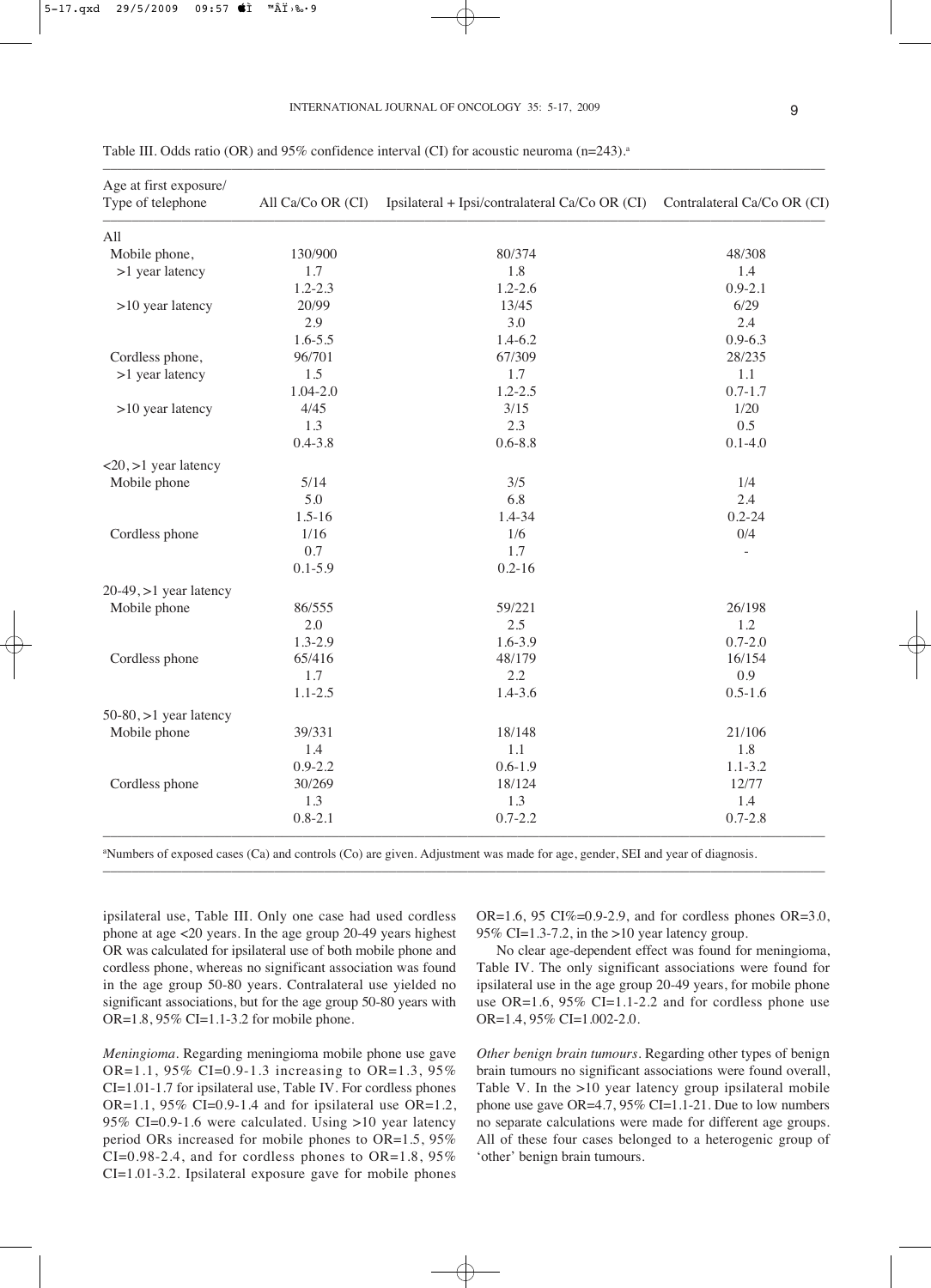| Age at first exposure/<br>Type of telephone | All Ca/Co OR (CI) | Ipsilateral + Ipsi/contralateral Ca/Co OR (CI) | Contralateral Ca/Co OR (CI) |  |
|---------------------------------------------|-------------------|------------------------------------------------|-----------------------------|--|
| All                                         |                   |                                                |                             |  |
| Mobile phone,                               | 347/900           | 167/374                                        | 125/308                     |  |
| >1 year latency                             | 1.1               | 1.3                                            | 1.1                         |  |
|                                             | $0.9 - 1.3$       | $1.01 - 1.7$                                   | $0.8 - 1.4$                 |  |
| >10 year latency                            | 38/99             | 18/45                                          | 12/29                       |  |
|                                             | 1.5               | 1.6                                            | 1.6                         |  |
|                                             | 0.98-2.4          | $0.9 - 2.9$                                    | $0.7 - 3.3$                 |  |
| Cordless phone,                             | 294/701           | 134/309                                        | 101/235                     |  |
| >1 year latency                             | 1.1               | 1.2                                            | 1.1                         |  |
|                                             | $0.9 - 1.4$       | $0.9 - 1.6$                                    | $0.8 - 1.5$                 |  |
| >10 year latency                            | 23/45             | 11/15                                          | 7/20                        |  |
|                                             | 1.8               | 3.0                                            | 1.1                         |  |
|                                             | 1.01-3.2          | $1.3 - 7.2$                                    | $0.5 - 2.9$                 |  |
| $<$ 20, $>$ 1 year latency                  | 5/14              | 2/5                                            | 1/4                         |  |
| Mobile phone                                | 1.9               | 2.2                                            | 1.7                         |  |
|                                             | $0.6 - 5.6$       | $0.4 - 13$                                     | $0.2 - 16$                  |  |
| Cordless phone                              | 2/16              | 1/6                                            | 1/4                         |  |
|                                             | 0.5               | 0.6                                            | 1.0                         |  |
|                                             | $0.1 - 2.2$       | $0.1 - 5.8$                                    | $0.1 - 9.5$                 |  |
| $20-49$ , $>1$ year latency                 | 210/555           | 100/221                                        | 74/198                      |  |
| Mobile phone                                | 1.3               | 1.6                                            | 1.2                         |  |
|                                             | $0.99 - 1.6$      | $1.1 - 2.2$                                    | $0.8 - 1.7$                 |  |
| Cordless phone                              | 167/416           | 79/179                                         | 54/154                      |  |
|                                             | 1.3               | 1.4                                            | 1.0                         |  |
|                                             | $0.98 - 1.6$      | $1.002 - 2.0$                                  | $0.7 - 1.5$                 |  |
| $50-80$ , $>1$ year latency                 | 132/331           | 65/148                                         | 50/106                      |  |
| Mobile phone                                | 1.0               | 1.1                                            | 1.1                         |  |
|                                             | $0.8 - 1.3$       | $0.8 - 1.5$                                    | $0.8 - 1.6$                 |  |
| Cordless phone                              | 125/269           | 54/124                                         | 46/77                       |  |
|                                             | 1.1               | 1.0                                            | 1.3                         |  |
|                                             | $0.8 - 1.4$       | $0.7 - 1.4$                                    | $0.9 - 2.0$                 |  |

Table IV. Odds ratio (OR) and 95% confidence interval (CI) for meningioma  $(n=916)$ .<sup>a</sup>

a Numbers of exposed cases (Ca) and controls (Co) are given. Adjustment was made for age, gender, SEI and year of diagnosis.

–––––––––––––––––––––––––––––––––––––––––––––––––––––––––––––––––––––––––––––––––––––––––––––––––––––

*Age for use of wireless phones and latency*. The median age for cases with astrocytoma was 53 years for use of both mobile phone and cordless phone with no significant difference between persons that reported ipsilateral or contralateral use. Median age was 60 years for no use of a mobile or cordless phone. There was no significant difference for latency between ipsilateral or contralateral use.

Regarding acoustic neuroma median age among mobile phone users was 51 years and for use of cordless phones 47 years. Median age was not significantly different between persons that reported ipsilateral or contralateral use. Cases with no use of wireless phones had median age 57 years. Latency period was not significantly different between ipsilateral and contralateral use.

*Laterality according to Inskip*. Laterality of tumour was significantly associated with self-reported laterality of use of a mobile phone or cordless phone among cases with astrocytoma or acoustic neuroma, Table VI. Thus, the relative risk (RR) for mobile phone use was  $1.7$ ,  $p<0.001$  for astrocytoma and for acoustic neuroma RR=1.3, p=0.01. Cordless phone yielded for astrocytoma RR=1.5, p<0.001 and for acoustic neuroma RR=1.7, p<0.001.

*Anatomical tumour localisation*. Tumours of the astrocytoma type were located in the frontal lobe (n=214), parietal  $(n=73)$ , temporal  $(n=169)$ , occipital  $(n=29)$ , multiple lobes (frontal, parietal, temporal; n=126), cerebellum (n=16) and 'other' (multiple or not defined; n=36). Clearly ipsilateral use of mobile or cordless phones was associated with an increased risk for astrocytoma in the frontal, parietal or temporal lobe (data not in Table). These results were similar, e.g., for the temporal lobe and >10 year latency for ipsilateral mobile phone use OR=3.0, 95% CI=1.4-6.3 and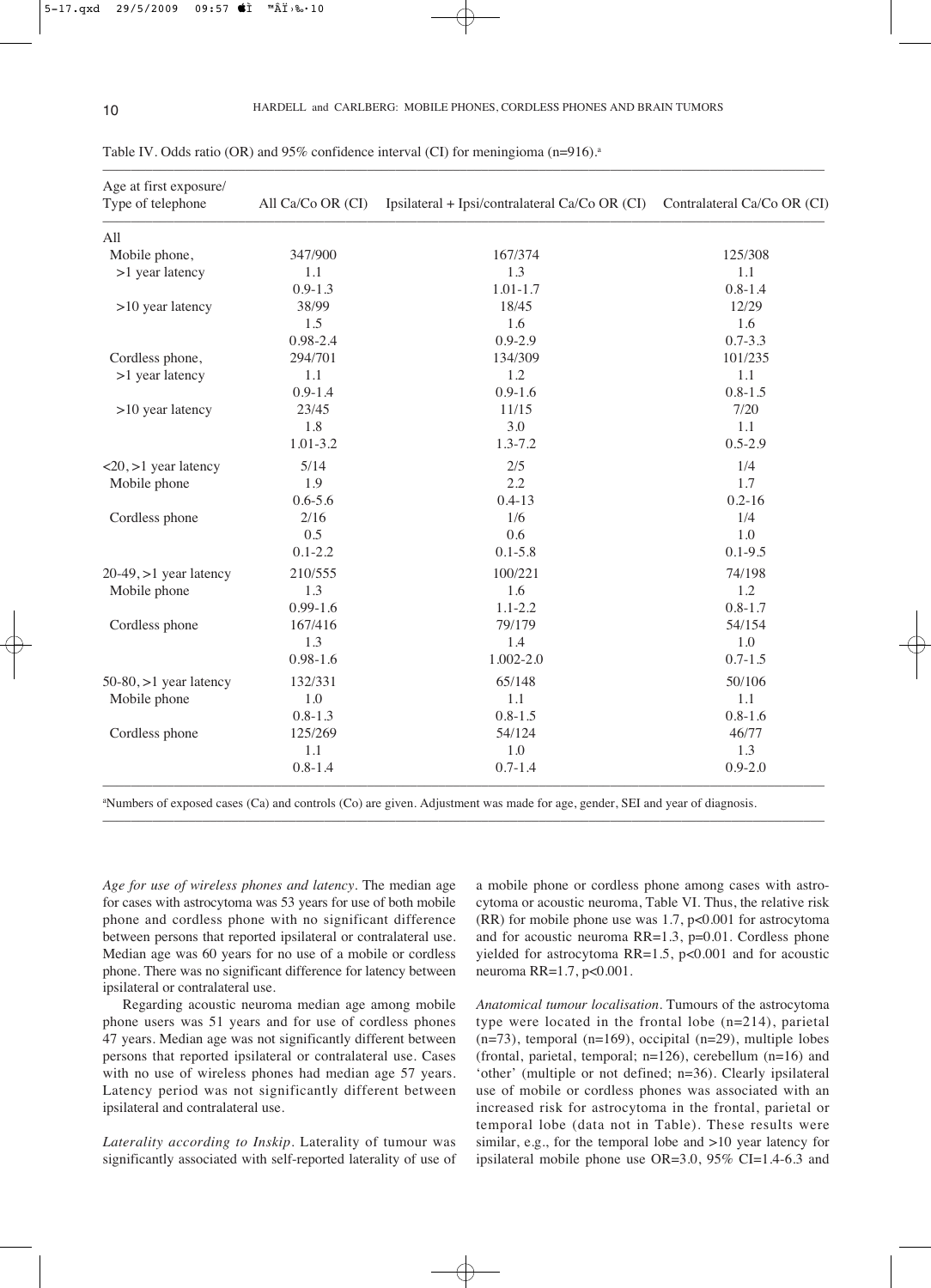| Age at first exposure/<br>Type of telephone | All Ca/Co OR (CI) | Ipsilateral + Ipsi/contralateral $Ca/Co$ OR $(CI)$ | Contralateral Ca/Co OR (CI) |
|---------------------------------------------|-------------------|----------------------------------------------------|-----------------------------|
| All                                         |                   |                                                    |                             |
| Mobile phone,                               | 49/900            | 11/374                                             | 12/308                      |
| >1 year latency                             | 1.5               | 1.4                                                | 2.1                         |
|                                             | $0.9 - 2.5$       | $0.5 - 3.8$                                        | $0.8 - 5.3$                 |
| $>10$ year latency                          | 7/99              | 4/45                                               | 1/29                        |
|                                             | 1.8               | 4.7                                                | 2.6                         |
|                                             | $0.7 - 4.9$       | $1.1 - 21$                                         | $0.2 - 30$                  |
| Cordless phone,                             | 34/701            | 8/309                                              | 9/235                       |
| >1 year latency                             | 1.5               | 1.5                                                | 2.0                         |
|                                             | $0.8 - 2.5$       | $0.5 - 4.3$                                        | $0.7 - 5.5$                 |
| $>10$ year latency                          | 1/45              | 1/15                                               | 0/20                        |
|                                             | 1.3               | 9.2                                                | ۰                           |
|                                             | $0.1 - 12$        | $0.4 - 197$                                        |                             |

–––––––––––––––––––––––––––––––––––––––––––––––––––––––––––––––––––––––––––––––––––––––––––––––––––––

Table V. Odds ratio (OR) and 95% confidence interval (CI) for other benign brain tumours (n=96 pituaitary adenoma n=34, other  $n=62$ ).<sup>a</sup>

a Numbers of exposed cases (Ca) and controls (Co) are given. Adjustment was made for age, gender, SEI and year of diagnosis.

Table VI. Analysis of laterality according to the method of Inskip *et al* (19).

|                                       |      | Laterality of telephone use |       |               |                      |
|---------------------------------------|------|-----------------------------|-------|---------------|----------------------|
| Type of phone/laterality<br>of tumour | Left | Right                       | Total | Relative risk | P-value <sup>a</sup> |
| Astrocytoma, grade I-IV               |      |                             |       |               |                      |
| Mobile phone                          |      |                             |       |               |                      |
| -Left                                 | 100  | 58                          | 158   | 1.7           | < 0.001              |
| -Right                                | 40   | 129                         | 169   |               |                      |
| -Total                                | 140  | 187                         | 327   |               |                      |
| Cordless phone                        |      |                             |       |               |                      |
| -Left                                 | 71   | 49                          | 120   | 1.5           | < 0.001              |
| -Right                                | 32   | 96                          | 128   |               |                      |
| -Total                                | 103  | 145                         | 248   |               |                      |
| Acoustic neuroma                      |      |                             |       |               |                      |
| Mobile phone                          |      |                             |       |               |                      |
| -Left                                 | 47   | 23                          | 70    | 1.3           | 0.01                 |
| -Right                                | 25   | 33                          | 58    |               |                      |
| -Total                                | 72   | 56                          | 128   |               |                      |
| Cordless phone                        |      |                             |       |               |                      |
| -Left                                 | 40   | 15                          | 55    | 1.7           | < 0.001              |
| -Right                                | 13   | 27                          | 40    |               |                      |
| -Total                                | 53   | 42                          | 95    |               |                      |

a Fisher's exact test. Subjects with equal use of both ears were assigned to the same side of telephone use as the side of the tumour.

–––––––––––––––––––––––––––––––––––––––––––––––––––––––––––––––––––––––––––––––––––––––––––––––––––––

cordless phone use OR=5.6, 95% CI=1.9-16. No association was found for astrocytoma in the cerebellum or 'other' localisation. Regarding the occipital lobe ipsilateral use of mobile phone with latency >10 years yielded OR=4.8,  $95\%$  CI=1.1-21 (n=4 cases) whereas cordless phone did not increase the risk. For astrocytoma in the group of tumour growth in more than one lobe mobile phone use with  $>10$  years latency gave OR=3.0, 95% CI=1.2-7.2 (n=9 cases). No association was found for use of cordless phones in this group.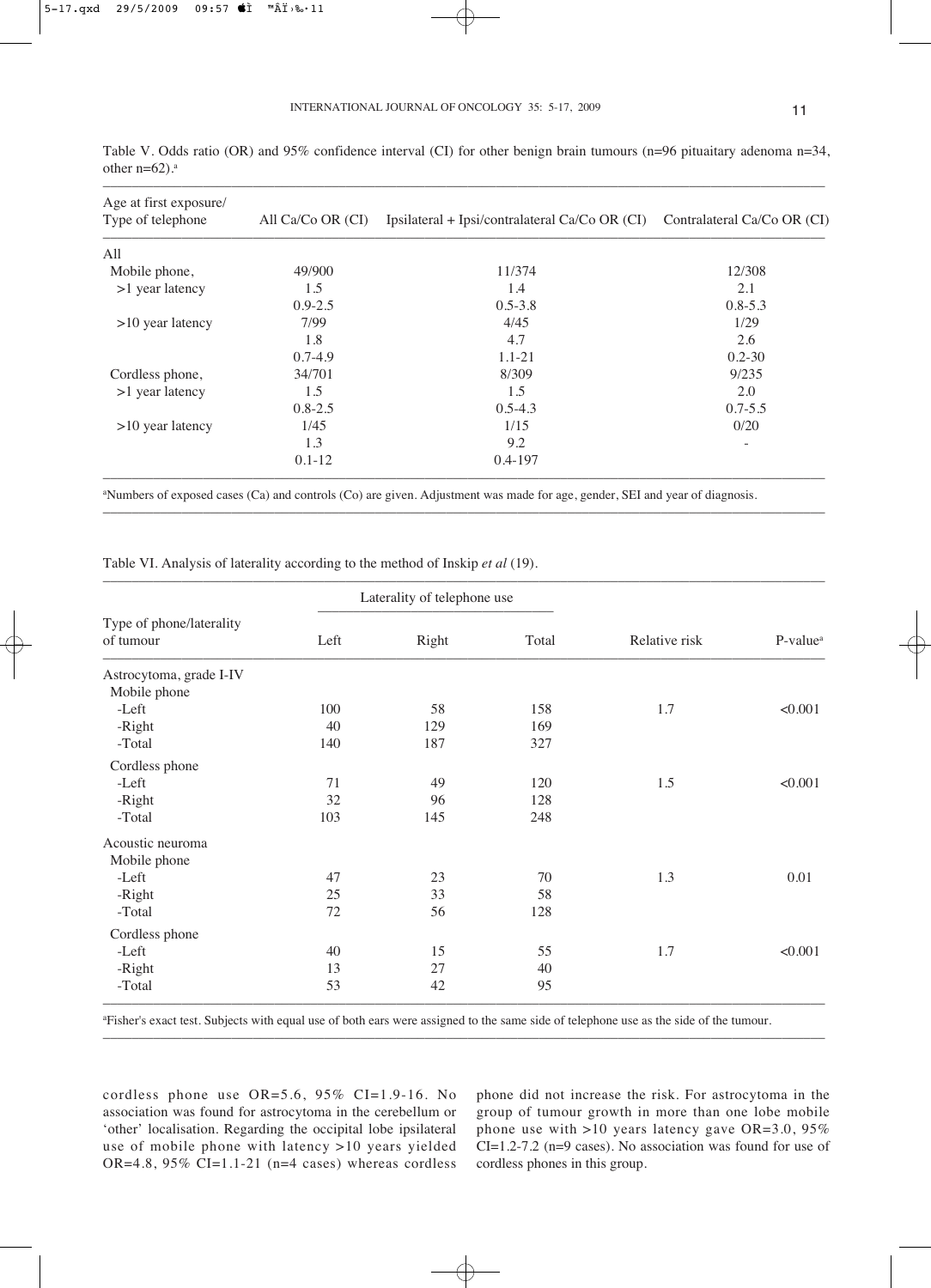| Age at first exposure/<br>Type of telephone<br>All Ca/Co OR (CI) |             | Ipsilateral + Ipsi/contralateral Ca/Co OR (CI) | Contralateral Ca/Co OR (CI) |  |
|------------------------------------------------------------------|-------------|------------------------------------------------|-----------------------------|--|
| Men $(n=405)$                                                    |             |                                                |                             |  |
| Mobile phone,                                                    | 255/503     | 168/215                                        | 74/165                      |  |
| >1 year latency                                                  | 1.6         | 2.2                                            | 1.2                         |  |
|                                                                  | $1.2 - 2.1$ | $1.5 - 3.1$                                    | $0.8 - 1.7$                 |  |
| >10 year latency                                                 | 69/84       | 45/38                                          | 22/24                       |  |
|                                                                  | 2.5         | 3.3                                            | 2.7                         |  |
|                                                                  | $1.6 - 3.8$ | $1.9 - 5.7$                                    | $1.3 - 5.4$                 |  |
| Cordless phone,                                                  | 176/318     | 112/142                                        | 57/104                      |  |
| >1 year latency                                                  | 1.8         | 2.1                                            | 1.5                         |  |
|                                                                  | $1.3 - 2.4$ | $1.5 - 3.1$                                    | $0.9 - 2.3$                 |  |
| >10 year latency                                                 | 19/31       | 13/13                                          | 6/12                        |  |
|                                                                  | 2.1         | 4.6                                            | 1.4                         |  |
|                                                                  | 1.01-4.4    | $1.6 - 13$                                     | $0.4 - 4.1$                 |  |
| Women $(n=258)$                                                  |             |                                                |                             |  |
| Mobile phone,                                                    | 91/397      | 61/159                                         | 24/143                      |  |
| >1 year latency                                                  | 1.2         | 1.7                                            | 0.8                         |  |
|                                                                  | $0.8 - 1.6$ | $1.1 - 2.5$                                    | $0.5 - 1.3$                 |  |
| >10 year latency                                                 | 9/15        | 5/7                                            | 4/5                         |  |
|                                                                  | 3.4         | 3.3                                            | 4.1                         |  |
|                                                                  | $1.3 - 8.4$ | $0.9 - 11$                                     | 1.01-16                     |  |
| Cordless phone,                                                  | 85/383      | 55/167                                         | 24/131                      |  |
| >1 year latency                                                  | 1.1         | 1.5                                            | 0.8                         |  |
|                                                                  | $0.8 - 1.5$ | $0.97 - 2.2$                                   | $0.5 - 1.4$                 |  |
| >10 year latency                                                 | 9/14        | 6/2                                            | 2/8                         |  |
|                                                                  | 3.6         | 16                                             | 1.4                         |  |
|                                                                  | 1.4-9.3     | 2.7-90                                         | $0.3 - 7.0$                 |  |

–––––––––––––––––––––––––––––––––––––––––––––––––––––––––––––––––––––––––––––––––––––––––––––––––––––

Table VII. Odds ratio (OR) and 95% confidence interval (CI) for gender-specific analysis of astrocytoma grade I-IV.<sup>a</sup>

–––––––––––––––––––––––––––––––––––––––––––––––––––––––––––––––––––––––––––––––––––––––––––––––––––––

a Numbers of exposed cases (Ca) and controls (Co) are given. Adjustment was made for age, SEI and year of diagnosis.

The same calculations were made for meningioma. Regarding >10 year latency and ipsilateral use of mobile phone significant association was found for meningioma in the parietal lobe, OR=3.8,  $95\%$  CI=1.2-12 (n=5 cases) and temporal lobe, OR=3.1, 95% CI=1.2-8.2 (n=7 cases). In the same group, cordless phone use significantly increased the risk for meningioma in the temporal lobe, OR=10, 95% CI=3.1-34 (n=6 cases). No significant associations were found for the other localisations.

*Gender-specific analysis*. We made gender-specific analyses for astrocytoma and acoustic neuroma. We found a clear association for both genders. Mobile phone use increased the risk for astrocytoma in men, OR=1.6, 95% CI=1.2-2.1 increasing further to OR=2.5, 95% CI=1.6-3.8 in the >10 year latency group. The results for women were OR=1.2, 95%  $CI=0.8-1.6$  and  $OR=3.4$ , 95%  $CI=1.3-8.4$ , respectively, Table VII. Also use of cordless phones increased the risk.

Similar calculations for acoustic neuroma yielded a pattern of an association both for men and women, although some of the calculations were based on low numbers, Table VIII.

*Attributable fraction*. Attributable fraction (AF) is the proportion of cases that can be attributed to the particular exposure. This is calculated as the exposed case fraction multiplied by [(OR-1)/OR]. For astrocytoma grade I-IV use of mobile phone and/or cordless phone yielded AF=16.8% corresponding to 111 cases (95% CI=39-169 cases). AF for acoustic neuroma was calculated to 20.4%, or 50 cases (95% CI=13-77 cases).

*Survival*. Survival for patients with astrocytoma is agedependent with better prognosis for younger individuals. We found differences in age for subjects that used wireless phones compared with non-users, see above. Thus, we compared survival only among cases that reported use of a wireless phone. There was no significant difference in survival between ipsilateral and contralateral use of a mobile phone (p=0.95). Median survival of astrocytoma cases with ipsilateral use of a mobile phone was 460 days and for contralateral 543 days. Similarly, no significant differences were found for astrocytoma grade I-II and astrocytoma grade III-IV in separate calculations.

The same analysis for use of cordless phone gave no significant differences in survival for patients with astrocytoma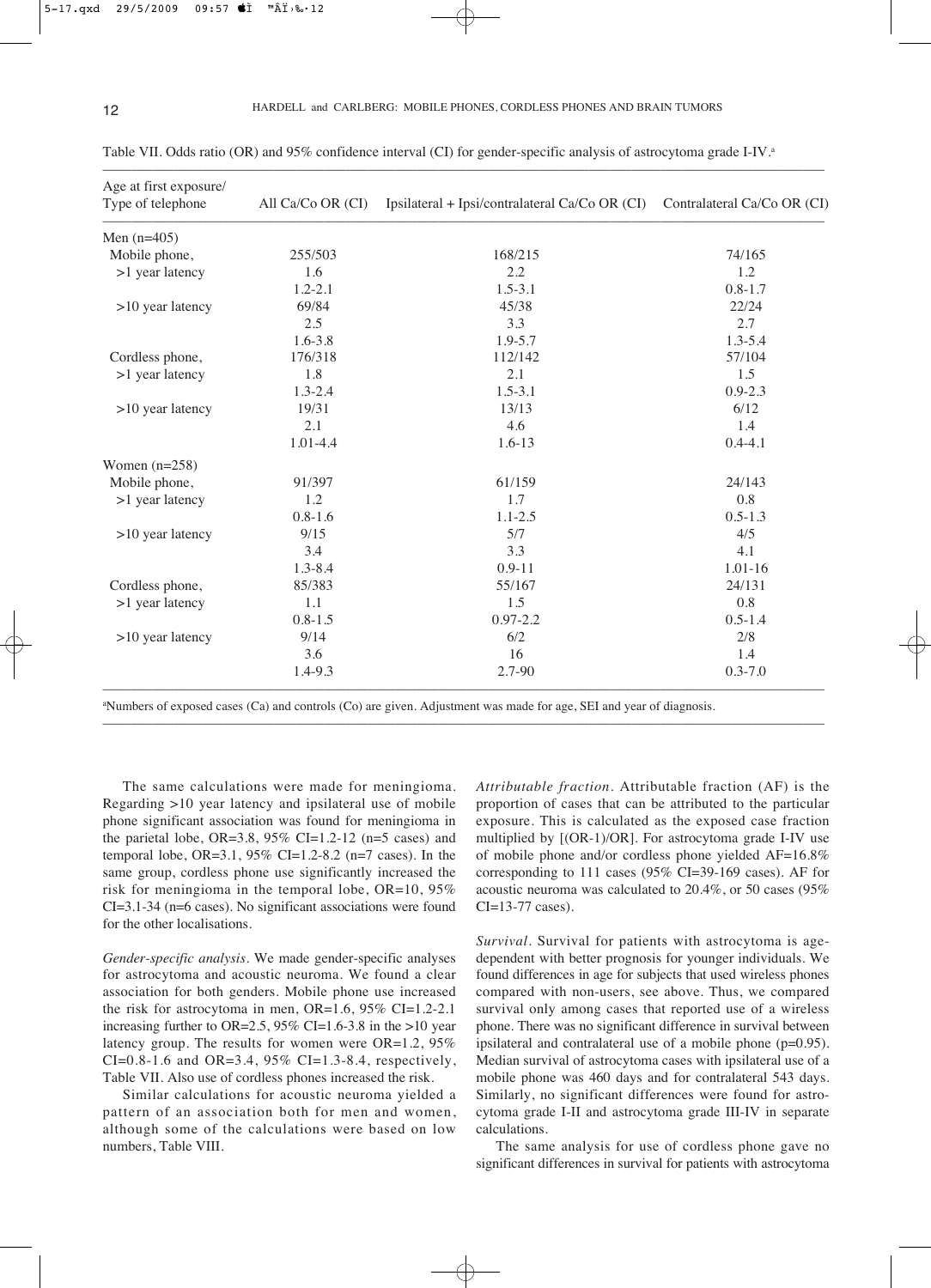| Age at first exposure/<br>Type of telephone<br>All Ca/Co OR (CI) |             | Ipsilateral + Ipsi/contralateral Ca/Co OR (CI) | Contralateral Ca/Co OR (CI) |  |
|------------------------------------------------------------------|-------------|------------------------------------------------|-----------------------------|--|
| Men $(n=105)$                                                    |             |                                                |                             |  |
| Mobile phone,                                                    | 76/503      | 47/215                                         | 28/165                      |  |
| >1 year latency                                                  | 2.3         | 2.4                                            | 2.1                         |  |
|                                                                  | $1.4 - 3.8$ | $1.3 - 4.2$                                    | $1.1 - 4.0$                 |  |
| >10 year latency                                                 | 15/84       | 10/38                                          | $5/24$                      |  |
|                                                                  | 2.9         | 3.2                                            | 3.2                         |  |
|                                                                  | $1.3 - 6.4$ | $1.3 - 8.1$                                    | $0.98 - 11$                 |  |
| Cordless phone,                                                  | 45/318      | 32/142                                         | 13/104                      |  |
| >1 year latency                                                  | 2.0         | 2.1                                            | 1.7                         |  |
|                                                                  | $1.1 - 3.5$ | $1.1 - 4.0$                                    | $0.8 - 3.8$                 |  |
| $>10$ year latency                                               | 1/31        | 1/13                                           | 0/12                        |  |
|                                                                  | 0.6         | 1.2                                            |                             |  |
|                                                                  | $0.1 - 5.6$ | $0.1 - 12$                                     |                             |  |
| Women $(n=138)$                                                  |             |                                                |                             |  |
| Mobile phone,                                                    | 54/397      | 33/159                                         | 20/143                      |  |
| >1 year latency                                                  | 1.3         | 1.4                                            | 1.0                         |  |
|                                                                  | $0.8 - 1.9$ | $0.9 - 2.4$                                    | $0.6 - 1.8$                 |  |
| $>10$ year latency                                               | 5/15        | 3/7                                            | 1/5                         |  |
|                                                                  | 3.5         | 3.1                                            | 1.6                         |  |
|                                                                  | $1.2 - 11$  | $0.8 - 13$                                     | $0.2 - 14$                  |  |
| Cordless phone,                                                  | 51/383      | 35/167                                         | 15/131                      |  |
| >1 year latency                                                  | 1.2         | 1.4                                            | 0.8                         |  |
|                                                                  | $0.8 - 1.9$ | $0.9 - 2.4$                                    | $0.4 - 1.5$                 |  |
| $>10$ year latency                                               | 3/14        | 2/2                                            | 1/8                         |  |
|                                                                  | 2.2         | 7.5                                            | 1.1                         |  |
|                                                                  | $0.6 - 8.5$ | 0.97-58                                        | $0.1 - 9.2$                 |  |

–––––––––––––––––––––––––––––––––––––––––––––––––––––––––––––––––––––––––––––––––––––––––––––––––––––

Table VIII. Odds ratio (OR) and 95% confidence interval (CI) for gender-specific analysis of acoustic neuroma.<sup>a</sup>

a Numbers of exposed cases (Ca) and controls (Co) are given. Adjustment was made for age, SEI and year of diagnosis.

reporting ipsilateral use compared with contralateral use (p=0.87). Median survival for ipsilateral use was 529 days and for contralateral 569 days. No significant differences were found in the groups astrocytoma grade I-II and grade III-IV.

*Incidence of brain tumours*. We analysed the incidence of brain tumours (ICD-7=193.0) using the Swedish Cancer Registry, available on line (http://www.socialstyrelsen.se/ Statistik/statistikdatabas/index.htm). Results are shown for the whole time period 1970-2007 and for different decades, age adjusted to the world standard population, Table IX. During the whole period the annual age adjusted incidence increased significantly for all brain tumours with +0.28%, 95%  $CI=+0.04$  to  $+0.52$ . After declining during 1990-1999 an increasing incidence was found during 2000-2007 (+0.56%, 95% CI=-0.99 to +2.13). The age-adjusted incidence of astrocytoma increased during 2000-2007 yearly with +1.55%, 95% CI=-0.15 to +3.27, significantly so among women. In the age group >19 years the annual change was significant for astrocytoma, +2.16%, 95% CI= +0.25 to +4.10.

The annual age-adjusted incidence of acoustic neuroma increased significantly for the time period 1970-2007 with +2.12%, 95% CI=+1.22 to +3.02. However, during 2000-2007 a significantly decreasing incidence was found, -7.10%, 95% CI=-12.4 to -1.42.

Using data published in 'Cancer Incidence in Sweden' (2000-2007), available on line, it is possible to analyse the incidence of nervous system tumours (ICD-7=193) for the time period 2000-2007 in the 6 different medical regions of Sweden reporting to the Cancer Registry, age adjusted according to the Swedish population January 1, 2000. Interestingly, a significantly increasing incidence was found in Gothenburg region  $(p<0.01)$  for both men and women whereas all other regions showed for both genders a declining incidence, for example the Stockholm region (p=0.053 for men, p=0.27 for women), Fig. 1. The age adjusted incidence in the Stockholm medical region was in 2007 for men 8.8 per 100,000 person years and for women 11.0. The corresponding rates in Gothenburg medical region were 19.3 for men and 18.8 for women.

# **Discussion**

The main results in our further analyses are consistent with a finding of an increased risk for ipsilateral astrocytoma and acoustic neuroma for use of both mobile and cordless phone.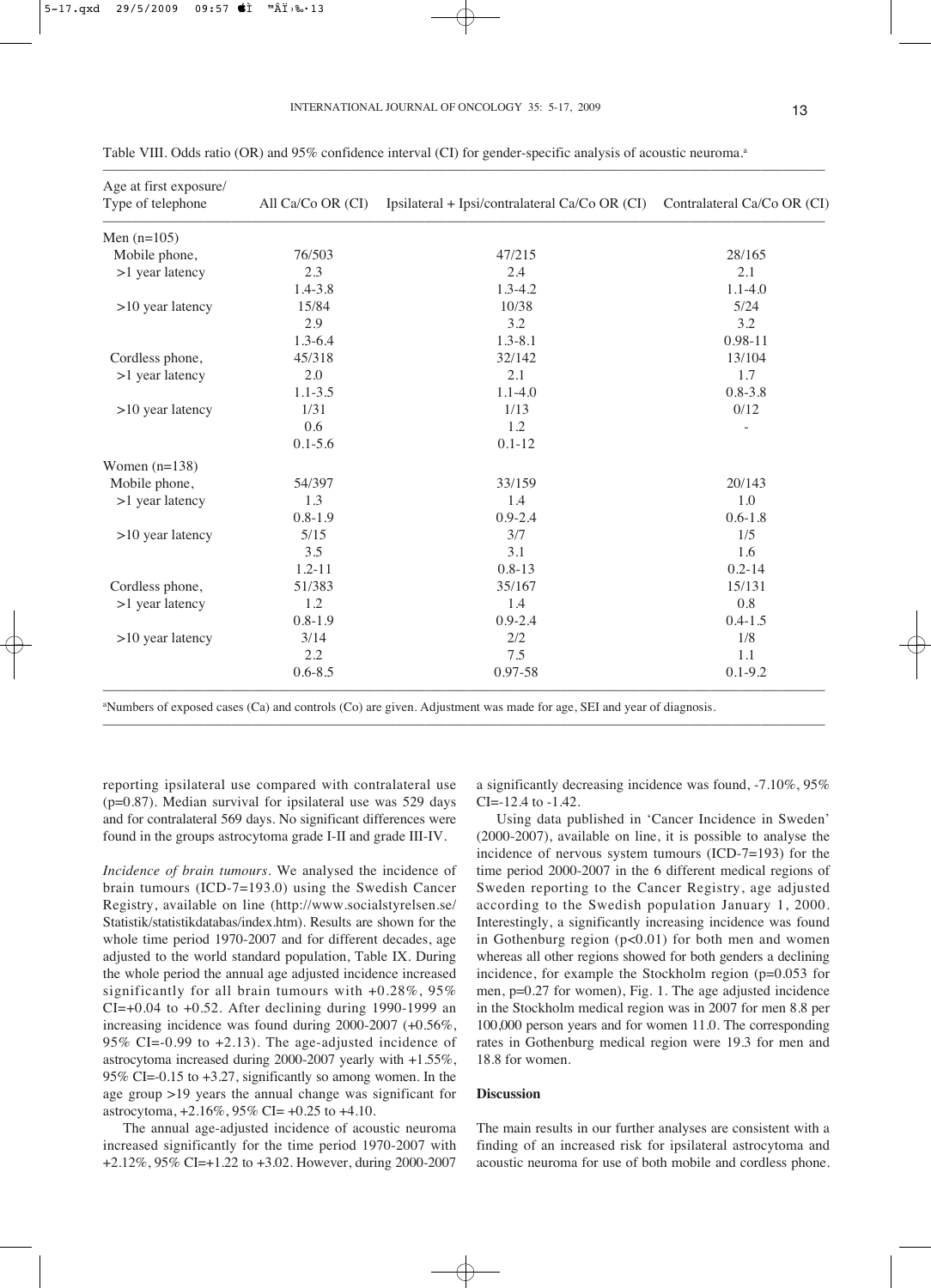|                | Brain tumour, all                        |               | Astrocytoma grade I-IV                  |               | Acoustic neuroma                         |                |
|----------------|------------------------------------------|---------------|-----------------------------------------|---------------|------------------------------------------|----------------|
|                | Change in incidence<br>rate/year $(\% )$ | 95% CI        | Change in incidence<br>rate/year $(\%)$ | 95% CI        | Change in incidence<br>rate/year $(\% )$ | 95% CI         |
| Total          |                                          |               |                                         |               |                                          |                |
| 1970-2007      | $+0.28$                                  | 0.04, 0.52    | $+0.05$                                 | $-0.20, 0.30$ | $+2.12$                                  | 1.22, 3.02     |
| $-1970-1979$   | $-0.15$                                  | $-1.48, 1.20$ | $-0.16$                                 | $-1.75, 1.46$ | $-1.66$                                  | $-9.83, 7.24$  |
| $-1980 - 1989$ | $+2.03$                                  | 0.60, 3.47    | $+2.53$                                 | 1.39, 3.69    | $+4.96$                                  | $-0.34, 10.5$  |
| $-1990-1999$   | $-0.32$                                  | $-1.34, 0.71$ | $-0.33$                                 | $-1.74, 1.11$ | $+0.72$                                  | $-2.08, 3.60$  |
| $-2000 - 2007$ | $+0.56$                                  | $-0.99, 2.13$ | $+1.55$                                 | $-0.15, 3.27$ | $-7.10$                                  | $-12.4, -1.42$ |
| Men            |                                          |               |                                         |               |                                          |                |
| 1970-2007      | $+0.13$                                  | $-0.15, 0.41$ | $+0.12$                                 | $-0.18, 0.42$ | $+2.82$                                  | 1.78, 3.88     |
| $-1970-1979$   | $-0.77$                                  | $-2.47, 0.96$ | $-1.19$                                 | $-3.55, 1.23$ | $-1.16$                                  | $-12.0, 11.0$  |
| $-1980 - 1989$ | $+1.41$                                  | $-0.46, 3.30$ | $+1.72$                                 | $-0.55, 4.04$ | $+7.29$                                  | 0.45, 14.6     |
| $-1990-1999$   | $-0.93$                                  | $-1.97, 0.12$ | $-0.21$                                 | $-1.63, 1.24$ | $-0.29$                                  | $-2.92, 2.42$  |
| $-2000 - 2007$ | $-0.17$                                  | $-1.94, 1.63$ | $+0.74$                                 | $-1.67, 3.21$ | $-6.97$                                  | $-14.5, 1.18$  |
| Women          |                                          |               |                                         |               |                                          |                |
| 1970-2007      | $+0.44$                                  | 0.20, 0.69    | $-0.03$                                 | $-0.35, 0.28$ | $+1.61$                                  | 0.64, 2.59     |
| $-1970-1979$   | $+0.56$                                  | $-0.86, 2.01$ | $+1.21$                                 | $-0.78, 3.24$ | $-1.82$                                  | $-10.4, 7.62$  |
| $-1980 - 1989$ | $+2.65$                                  | 1.26, 4.05    | $+3.55$                                 | 2.39, 4.73    | $+3.31$                                  | $-2.23, 9.15$  |
| $-1990-1999$   | $+0.23$                                  | $-1.21, 1.70$ | $-0.51$                                 | $-3.02, 2.06$ | $+1.73$                                  | $-2.63, 6.29$  |
| $-2000 - 2007$ | $+1.27$                                  | $-0.90, 3.48$ | $+2.67$                                 | 0.69, 4.68    | $-7.53$                                  | $-12.7, -2.10$ |
| Total,         |                                          |               |                                         |               |                                          |                |
| >19 years old  |                                          |               |                                         |               |                                          |                |
| 1970-2007      | $+0.22$                                  | $-0.01, 0.46$ | $-0.01$                                 | $-0.24, 0.22$ | $+2.12$                                  | 1.24, 3.00     |
| $-1970-1979$   | $+0.15$                                  | $-1.18, 1.51$ | $-0.12$                                 | $-1.62, 1.41$ | $-1.66$                                  | $-9.48, 6.83$  |
| $-1980 - 1989$ | $+1.54$                                  | 0.13, 2.96    | $+2.10$                                 | 0.75, 3.48    | $+4.86$                                  | $-0.37, 10.4$  |
| $-1990-1999$   | $-0.25$                                  | $-1.20, 0.71$ | $-0.15$                                 | $-1.63, 1.34$ | $+0.66$                                  | $-1.85, 3.23$  |
| $-2000 - 2007$ | $+1.26$                                  | $-0.62, 3.18$ | $+2.16$                                 | 0.25, 4.10    | $-7.08$                                  | $-12.5, -1.30$ |

Table IX. Estimated change in incidence rate/year (%) and 95% confidence interval (CI) for all brain tumours, astrocytoma grade I-IV and acoustic neuroma in Sweden 1970-2007.<sup>a</sup>

<sup>a</sup>Calculations based on incidence rates age adjusted to the world standard population.



–––––––––––––––––––––––––––––––––––––––––––––––––––––––––––––––––––––––––––––––––––––––––––––––––––––

Figure 1. Incidence rates for nervous system tumours (ICD-7=193) in the Gothenburg and Stockholm medical regions, 2000-2007. Age adjusted to the Swedish population January 1, 2000.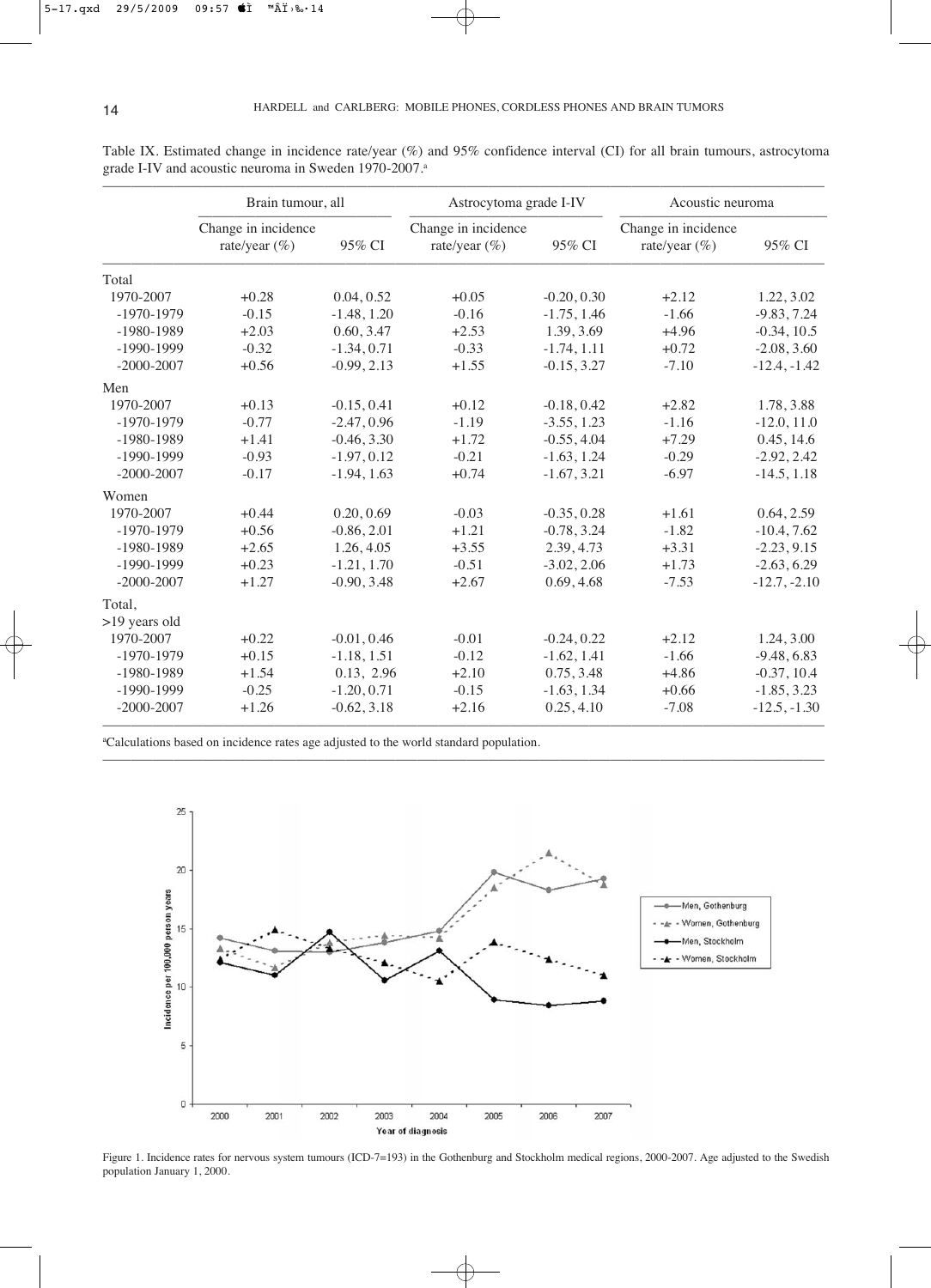Similar results were found when we stratified for gender. For astrocytoma we found an increased risk for tumour in the frontal, parietal or temporal lobe. The risk increased for both tumour types with time since first use and was highest in the group with >10 year latency. This is what one would expect for a carcinogenic effect from radiofrequency fields emitted from wireless phones. The brain is a near-field organ for such exposure, thus all use in a car with external antenna or a handsfree was disregarded. We included in the ipsilateral group all use  $\geq 50\%$  on the tumour side of the head. This is in contrast to our previous analyses where ipsilateral was defined as  $>50\%$  use and contralateral  $<50\%$  (16.17). With the now used definition we could include in the calculations the subjects with varying side, that is equally both sides during phone calls, previously analyzed separately.

Especially worrying is the finding of highest risk in persons with first use at age  $\langle 20 \rangle$  years. This was found both for astrocytoma and acoustic neuroma, except use of cordless phone for the latter tumour, however with only one exposed case. This result is of biological significance since a developing organ is more sensitive for carcinogenic agents and the brain is continuing to develop until  $\sim$ 20 years of age. Cases that had used wireless phones were younger than non-users. To evaluate if such microwave exposure influenced astrocytoma growth we analysed age at diagnosis and latency for ipsilateral and contralateral use, however without finding any significant differences. There was no significant difference in survival for cases with astrocytoma with ipsilateral use compared with contralateral use. Thus, these analyses did not indicate that ipsilateral wireless phone use had a major impact on tumour growth or latency compared with contralateral use, but should be interpreted with caution since also contralateral mobile phone use increased the risk in the >10 year latency group.

It is notable with regard to malignant brain tumour that increased risk was only found for astrocytoma as we have published previously. This type of tumour is a glioma and was included in our review and meta-analysis (6,7). Regarding mechanism for microwave carcinogenesis the astrocytoma finding is of interest, as discussed below.

The results were based on our two consecutive population based case control studies on incident brain tumour cases for the time period 1997-2003. Controls were drawn from the population registry. Exposure was assessed by a questionnaire that was supplemented over the phone, if necessary. In order to get good quality on the information only living cases and controls were included. Thus, deceased patients were excluded, but those with a malignant brain tumour have been included in a further case control study with also deceased controls. These results are to be published separately.

Cases were reported from the regional cancer registries in the study areas. All had histopathological verification of the diagnosis, but if it was unclear copies were obtained from the various pathology departments. Also regarding tumour localisation we received detailed information, mostly based on records from radiology departments. In some instances, e.g. side of an acoustic neuroma, this could be obtained from the report to the cancer registry, but usually radiology records were used.

The case participation was good in our studies, 88% for cases with benign brain tumours, 90% for malignant brain

tumour cases and 89% for the controls. One explanation to the high response rate might be that the two studies were hospitalbased with many physicians in the research group. Also our study method with questionnaires sent home, usually for cases a couple of months after diagnosis, probably improved the response rate. Thus, cases and controls could answer the questionnaire in a relaxed situation and if necessary give additional information over the phone. Case and control status was obscured during this procedure. Our findings of different risk for different tumour types, increasing risk for latency and ipsilateral use of the wireless phone and no protective effect (decreased OR) for contralateral use strongly argue against both observational and recall bias as an explanation of the findings.

Our method has been judged to be quite superior to the methods in the Interphone studies where computer aided personal interviews were performed, even bedside for the cases (20). Obviously the many different interviewers knew if it was a case or a control that was interviewed. Case participation varied from 37 to 93% and control participation from 42 to 75% in the Interphone studies. Low participation rates for cases and controls might give selection bias and influence the results in the Interphone studies. We have discussed these and other shortcomings in the Interphone studies elsewhere (7,21).

All use of wireless phones using >1-year latency period were included in our studies. Time period for use was assessed including type of phone. Average number of minutes per day was asked for so that total number of hours over the years could be calculated. The unexposed group included subjects with no use or use of wireless phones with ≤1 year latency period. On the contrary, mobile phone use in the Interphone studies was defined as 'regular use' on average once per week during at least 6 months, less than that was regarded as unexposed including also all use within <1 year before diagnosis. This definition of 'regular use' seems to have been arbitrary chosen and might have created both observational and recall bias in the interpretation of such a vague definition.

Use of cordless phones was not assessed in most Interphone studies, in a couple of studies said to have been assessed but with no results clearly presented (22,23). Cordless phones have a median power in the same magnitude as GSM phones (24). They are also used for longer calls than mobile phones (16,17). Including use of cordless phones in the 'unexposed' group, as in the Interphone studies, would thus underestimate the risk and bias OR against unity.

Of interest is our consistent finding of an increased risk for astrocytoma associated with use of both mobile phones and cordless phones. Several animal studies have shown dysfunction of the blood-brain barrier (BBB) caused by radiofrequency fields (25,26). Leakage of albumin into the brain has been demonstrated. The BBB consists of endothelial cells and endfeets of astrocytes. Thus, one mechanism might be that microwaves induce BBB dysfunction so that carcinogenic substances may leak into the brain whereby especially the astrocytes might be exposed. There is some support for that mechanism in our study since we found an increased risk for astrocytoma but not consistently so for other types of malignant brain tumours. Of course also an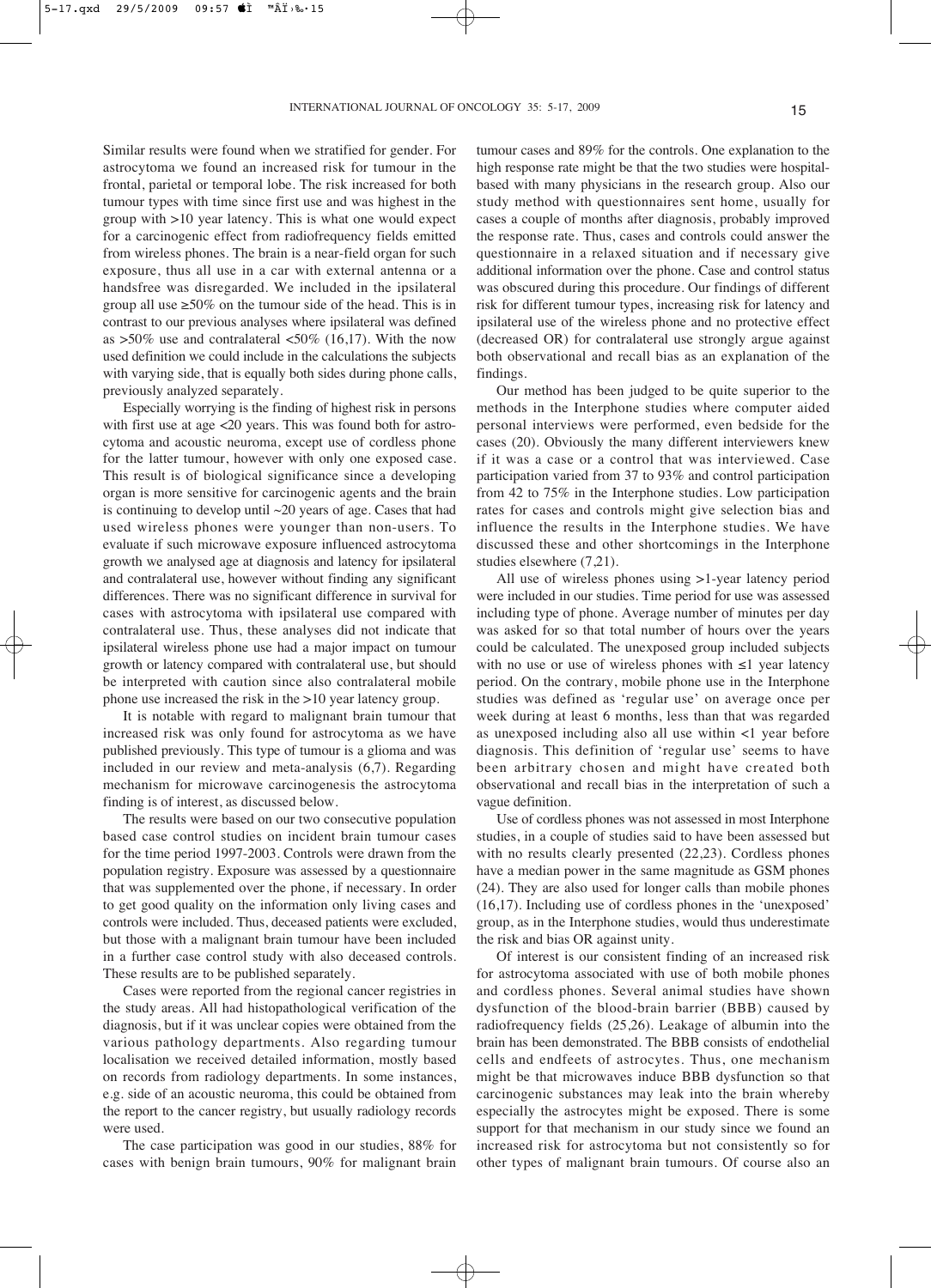interaction with microwaves *per se* might exist since microwaves have been shown to induce several non-thermal effects in experimental studies, including free radicals (27).

Clearly an association between use of mobile or cordless phone and acoustic neuroma was also found. This tumour type is of interest since it is located in an anatomical area with high ipsilateral exposure. One of the first signs of an acoustic neuroma is hearing difficulties. This leads usually to a shift of the ear used during phone calls. Thus it is of importance to assess laterality of phone use for the whole time period and not only most recent use. We were careful about this point for all tumour types. Regarding meningioma there was a tendency to higher OR in the >10 year latency group. However, the results were of borderline significance. It is thus pertinent to wait for results from studies with longer latency periods.

In an editorial in the Swedish Medical Association Journal it was claimed that not much confidence can be attributed to our results of an association between mobile phones and brain tumours since the incidence has not been rising according to the Swedish Cancer Registry (28). However, the completeness of the Swedish Cancer Registry has been seriously questioned (29). Thus, in the year 1998 as many as 13.9% of nervous system tumours were reported to the Hospital Discharge Registry only, but not to the Cancer Registry. From county hospitals 121.1% were never reported and university hospitals missed to report 48.2% to the Cancer Registry. In males aged >70 years 43.9% were never reported and the correspoding frequency for females aged >70 years was 29.6%.

With such large deficits the Swedish Cancer Registry is not reliable to use to determine time trends for brain tumours. Interestingly, in spite of this deficit in the Cancer Registry we found significantly incrasing incidence for brain tumours during the time period 1970-2007. We found for astrocytoma grade I-IV a sharp and significant increase of the incidence during 2000-2007 for subjects >19 years. Considering a tumour induction period of mostly at least 10 years it seems to be justified to analyse that age group and exclude the younger ones. Use of mobile and cordless phones increased rapidly from mid 1990s in Sweden, so these results strengthen our results of an association between wireless phones and brain tumours, since there is no other known risk factor for brain tumours that has been recently introduced in Sweden. It is noteworthy that we found an attributable fraction of 16.8% for astrocytoma.

Taking the still relatively short time for use of wireless phones on a broad scale (30,31) the results showing increasing brain tumour incidence may be early warning of future public health problems, especially considering the large deficit in the Swedish Cancer Registry. It is striking that during 2000-2007 the incidence of nervous system tumours increased significantly in the Gothenburg medical region, which seems to have better reporting than other medical regions in Sweden. The incidence in that region was in 2007 about two times higher than in Stockholm medical region, and there is no other explanation for that than missing data from the Stockholm region. Similar results were also found comparing Gothenburg area with the other four medical regions in Sweden. In spite of this we found significantly increasing incidence for astrocytoma during 2000-2007 in Sweden which is worrying since due to missing data the true increase would even be higher.

The annual age-adjusted incidence of acoustic neuroma increased significantly during 1970-2007, but in contrast to the finding for astrocytoma decreased significantly during 2000-2007. Today the diagnosis is usually based on CT and MRI, so surgery to determine histopathology is thus not always necessary. This is a rare tumour type and centralisation of therapy using e.g. the  $\gamma$  knife (32,33) may partly explain these findings especially since it seems as if some brain tumours from the Stockholm area are apparently omitted from the Cancer Registry. Another possibility is also that patients with this often slowly growing tumour may be on surveillance with MRI without active treatment and might thus not be reported to the Cancer Registry. Thus these results from analysis of incidence data are not consistent with an association between use of wireless phones and acoustic neuroma. We calculated the attributable fraction to be 20.4% in our studies. However, our results are of biological relevance and considering the large deficit in reporting of nervous system tumours to the Swedish Cancer Registry makes a comparison of incidence data with our results less reliable for such a rare tumour type.

In summary, we report a consistent association between use of mobile or cordless phones and astrocytoma grade I-IV and acoustic neuroma. The risk is highest for ipsilateral exposure to microwaves using >10 year latency period. We found an especially high risk for persons that started use of mobile or cordless phones before the age of 20 years, although based on low numbers. The results are supported by increasing incidence of astrocytoma during 2000-2007 in Sweden, significantly so for subjects >19 years old.

## **Acknowledgements**

Supported by grants from Cancer-och Allergifonden, Cancerhjälpen and Örebro Cancer Fund. Valuable comments by Cindy Sage, MA are acknowledged.

#### **References**

- 1. Hardell L and Sage C: Biological effects from electromagnetic field exposure and public exposure standards. Biomed Pharmacother 62: 104-109, 2008.
- 2. Cardis E, Deltour I, Mann S, *et al*: Distribution of RF energy emitted by mobile phones in anatomical structures of the brain. Phys Med Biol 53: 2771-2783, 2008.
- 3. Irigaray P, Newby JA, Clapp R, *et al*: Lifestyle related factors and environmental agents causing cancer: an overview. Biomed Pharmacother 61: 640-658, 2007.
- 4. Belpomme D, Irigaray P, Hardell L, *et al*: The multitude and diversity of environmental carcinogens. Environ Res 105: 4141-4129, 2007.
- 5. Belpomme D, Irigaray P, Sasco AJ, *et al*: The growing incidence of cancer: role of lifstyle and screening detection (Review). Int J Oncol 30: 1037-1049, 2007.
- 6. Hardell L, Carlberg M, Söderqvist F, Hansson Mild K and Morgan LL: Long-term use of cellular phones and brain tumours: increased risk associated with use for  $\geq 10$  years. Occup Environ Med 64: 626-632, 2007.
- 7. Hardell L, Carlberg M, Söderqvist F and Hansson Mild K: Meta-analysis of long-term mobile phone use and the association with brain tumours. Int J Oncol 32: 1097-1103, 2008.
- 8. Hardell L, Näsman A, Påhlson A, Hallquist A and Hansson Mild K: Use of cellular telephones and the risk for brain tumours: A case-control study. Int J Oncol 15: 113-116, 1999.
- 9. Hardell L, Hansson Mild K, Påhlson A and Hallquist A: Ionizing radiation, cellular telephones and the risk for brain tumours. Eur J Cancer Prev 10: 523-529, 2001.
- 10. Hardell L, Hallquist A, Hansson Mild K, Carlberg M, Påhlson A and Lilja A: Cellular and cordless telephones and the risk for brain tumours. Eur J Cancer Prev 11: 377-386, 2002.